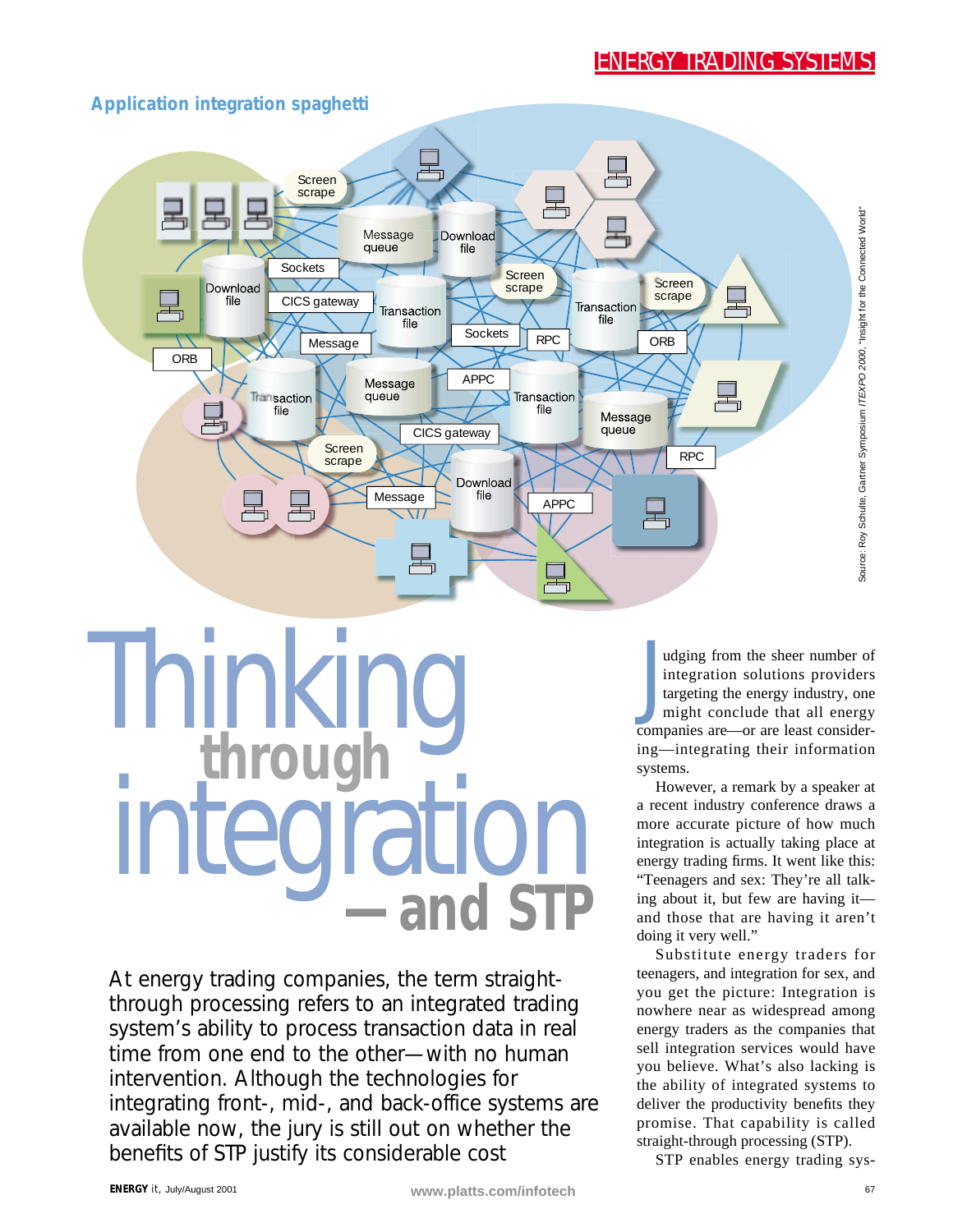# **Integration terminology**

| <b>Term</b>            | <b>Description</b>                                                                                                                                                                                                                                                                                                                                    | <b>Vendors, Consultants *</b>                                                                                                                                                                                          |
|------------------------|-------------------------------------------------------------------------------------------------------------------------------------------------------------------------------------------------------------------------------------------------------------------------------------------------------------------------------------------------------|------------------------------------------------------------------------------------------------------------------------------------------------------------------------------------------------------------------------|
| A2A                    | Application-to-application integration within an enterprise. Sometimes<br>called "internal integration." May involve applications running on the<br>same computer, disparate computers within the same data center, or<br>computers on a network                                                                                                      | Original broker vendors Active (webMethods),<br>Cross Worlds, HIE (healthcare.com), IBM, TSI (Mer-<br>cator), NEON, Sopra, STC, Tibco, and Vitria                                                                      |
| B <sub>2</sub> B       | Business-to-business between different companies, also known as<br>"external integration" or "external data exchange." May involve applica-<br>tions and systems running in different enterprises, including desktop<br>browsers and mobile computing devices                                                                                         | Server-to-server Web integration services (WISs)<br>emerged in 1997 to support B2B, focusing on XML<br>and HTTP technology. WIS: Arkona, Bluestone,<br>IPNet, NetFish, Object Design, Scriptics, SunDog,<br>webMethods |
| <b>STP</b>             | Straight-through processing focuses on automating asynchronous<br>interactions. It eliminates manual handoffs of documents and therefore<br>human error and improves control of multi-step business processes<br>spanning departments or companies. Also known as "flow-through pro-<br>visioning," "lights-out business," and "paperless processing" | Popular goal in finance, utilities, and transaction-<br>based industries such as energy trading. Integra-<br>tion consultants, in-house efforts, integration infra-<br>structure technology offerings                  |
| * Not a complete list. |                                                                                                                                                                                                                                                                                                                                                       |                                                                                                                                                                                                                        |

Source: Adapted from a presentation by Roy Schulte at a Gartner Group symposium at ITEXPO 2000 called "Insight for the Connected World"

tems to pass transaction data from the front office all the way through to the back office—that is, from the point at which deals are entered to where they are settled and accounted for—with no additional human intervention. STP should completely eliminate opportunities for introducing human error at various points in the process. To energy traders, the benefits of STP are especially compelling because transaction processing is a multi-step procedure, and a mistake at any point could cost a firm millions of dollars.

Additional proof that neither end-toend integration nor STP are widespread at energy trading firms can be gleaned by surveying their executives off the record. On the record, many say they are taking a "wait-and-see" approach. But what's telling is that few energy traders are willing to discuss—for attribution—their successes or failures at implementing and achieving STP.

## STP from one user's perspective

One vice president of a large American energy trading firm was willing to talk. Confirming that her company has an integration project in progress, she said that its main goal is to enable the firm's trading volume to grow.

This executive also confirmed that when the integration is complete, it will indeed support STP. By investing in STP, she added, the firm hopes to not only cut down on human errors in transaction data processing, but also to get a better handle on its physical and financial positions in increasingly volatile energy markets. Today, she explained, the physical aspects of energy trading are much more complicated than the financial; every transaction requires a lot of administrative work, including manual reconciliation, scheduling, and documentation. Through STP, the firm hopes to reduce the need for reconciling multiple areas of deal entry, and increase up-front deal ownership and accountability as well.

In conclusion, the trading executive said she believes that the success of the integration effort will depend on two things: building integration expertise in-house, and getting user buy-in. To do this, her firm is trying to rely less on the integration expertise of consultants, and more on the business expertise of its trading professionals. The users that have volunteered to get involved in the project, she explained,

say they view their involvement as a career stepping-stone.

# Integration and STP: Supply-side view

Naturally, consultants and vendors involved in this industry niche are much more forthcoming about integration and STP. One is Claudio Casarotti, a senior consultant at Accenture's Trading and Risk Management practice. He says, "The concept of integration is as old as that of communications. To communicate or integrate—someone must send a message, someone must receive it, and both must speak the same language. To eliminate the spaghetti network [that typically enables applications integration in the energy and other information-intensive industries], a communications standard must be established both within the industry and within companies that are part of it" (see figure).

Asked to comment specifically about integration in energy trading, Dr. Gary Vasey, president of the Houstonbased strategic marketing firm Vas-Mark Group, explains that energy traders want to integrate their physical and financial systems so they can hedge more effectively and match their different portfolios more efficiently. "Multiple commodity integration," he says, "is also important for companies wishing to better determine their total energy position. But," he adds, "although some vendors offer STP, I

The success of the integration effort will depend on two things: building integration expertise in-house, and getting users to buy in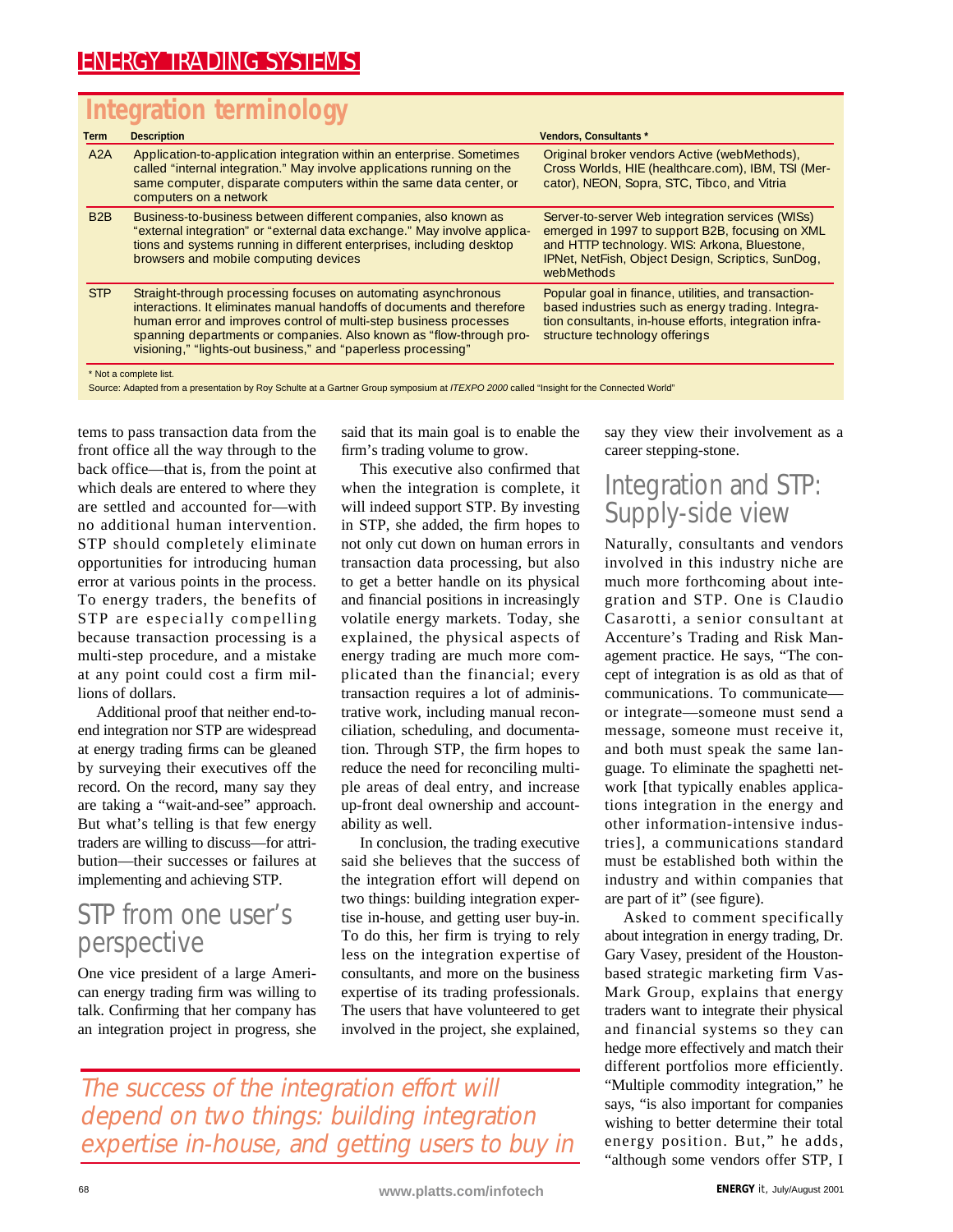#### **Efforts to standardize integration of energy trading systems**

**ETSG:** Nine companies, led by Caminus and HoustonStreet, announced the formation of the Energy Trading Standards Group in September 2000. Since then, another 30-plus companies—including some users—have expressed interest in participating in the initiative. The group's main objective is to establish a common standard for moving transaction data from energy trading platforms to transaction/ risk management systems. At press time, a spokesperson for the group says that the effort is nearly complete, and that the Energy Product Markup Language Web site is posted on **www.epml.org.**

**EDNA:** Started at the end of last year, this initiative seeks to establish a standard protocol for the exchange of customer information data in Germany. Visit **www.ednainitiative.de** for information.

**EDIFACT:** Sponsored by the United Nations, the Electronic Data Interchange for Administration, Commerce, and Transport standard comprises a set of internationally agreed-to standards, directories, and guidelines for electronic interchange of structured data—particularly those related to computer-controlled trade in goods and services. Information can be found on several Web sites: www.unece.org/trade/unt**did/welcome.htm; www.edifact-wg.org; www.xml-edifact.org,ntrg.cs.tcd.ie/ 4ba2/edi/intro.html.**

**GISB:** Site of an ongoing effort sponsored by the natural gas industry standards board is at **www.gisb.org.**

don't think any offers all of these types of integration. In fact, most probably don't offer even two of them."

A third take on integration in general comes from Chuck Hanebuth, managing director of Enform Technology, also based in Houston. Enform provides customized IT solutions. Hanebuth reports that end-toend integration appeals to many of his firm's energy-trading clients for the competitive edge it promises to provide. "As the volume of data involved in energy trading skyrockets, our clients are essentially being forced to

raise the level of integration of their front-, mid-, and back-office systems not only with each other, but with systems in the outside world as well. Ensuring that the flow of data is consistent, accurate, and timely can add millions of dollars to an energy trading firm's bottom line."

## Many systems, one interface

Aside from process efficiency, integration also promises the ease of use that traders expect from a single interface to multiple systems. Not long ago, energy traders were saying, "We've already done everything we can in the front office, including providing better analytics and real-time market information. To make more money, we need to improve efficiencies elsewhere." In other words, what traders are saying they want is the ideal, integrated trading system: one with the same interface on the front (trading) and back (accounting) ends. Such a system would process and provide access to transactions seamlessly.

The proliferation of on-line exchanges has only accentuated the need for a single interface. Vicki Barit, director of marketing for Houston-based on-line exchange and integrated solutions provider Altra Energy Technologies, says "traders can only have so many screens." Altra addresses the interface issue with its latest technology, which is built on messaging systems, and Java scripting, and delivered over the Internet.

Tradewell Systems, a provider of integration infrastructure technology also based in Houston, takes a different approach to the problem. It puts information from different on-line exchanges into an Excel spreadsheet, with which traders are quite familiar. With this, traders no longer have to worry about copying and pasting data

from different exchanges. Tradewell Systems' offering—called Excellerator—uses their object-oriented integration infrastructure technology called Enyware. This Java-based technology supports application to application (A2A) and business to business (B2B) integration on the same platform (see box, p. 68).

Rather than buying software to interface their transaction systems with one or more on-line exchanges, some energy trading companies are writing their own code. However, this is not a straightforward, one-off project.

## Integration, change, and standards

Besides the multiple-interface problem, another obstacle to integrating trading systems and equipping them to do STP is the dynamism of the IT industry. Integration becomes a never-ending effort when the building blocks of a trading firm's systems data bases, application modules, and the like—are constantly being upgraded by software suppliers. Incorporating a new release of a product often requires the user to rewrite that building block's interface with the rest of the trading system. For energy traders, one solution to this problem is to use an applications service provider (ASP).

However, the viability of that solution depends on geography. In the U.S., most energy trading firms took the "best of breed" approach to choosing applications early, and as a consequence, they are now integrating those applications as they consider whether to commit to STP. Their decisions were made prior to the birth of the ASP industry. In Europe, by contrast, such decisions by energy trading firms have come later, giving them more options, including whether to take the best-of-breed or integrat-

Rather than buying software to interface their transaction systems with one or more on-line exchanges, some energy trading companies are writing their own code

<sup>70</sup> **www.platts.com/infotech ENERGY** it, July/August 2001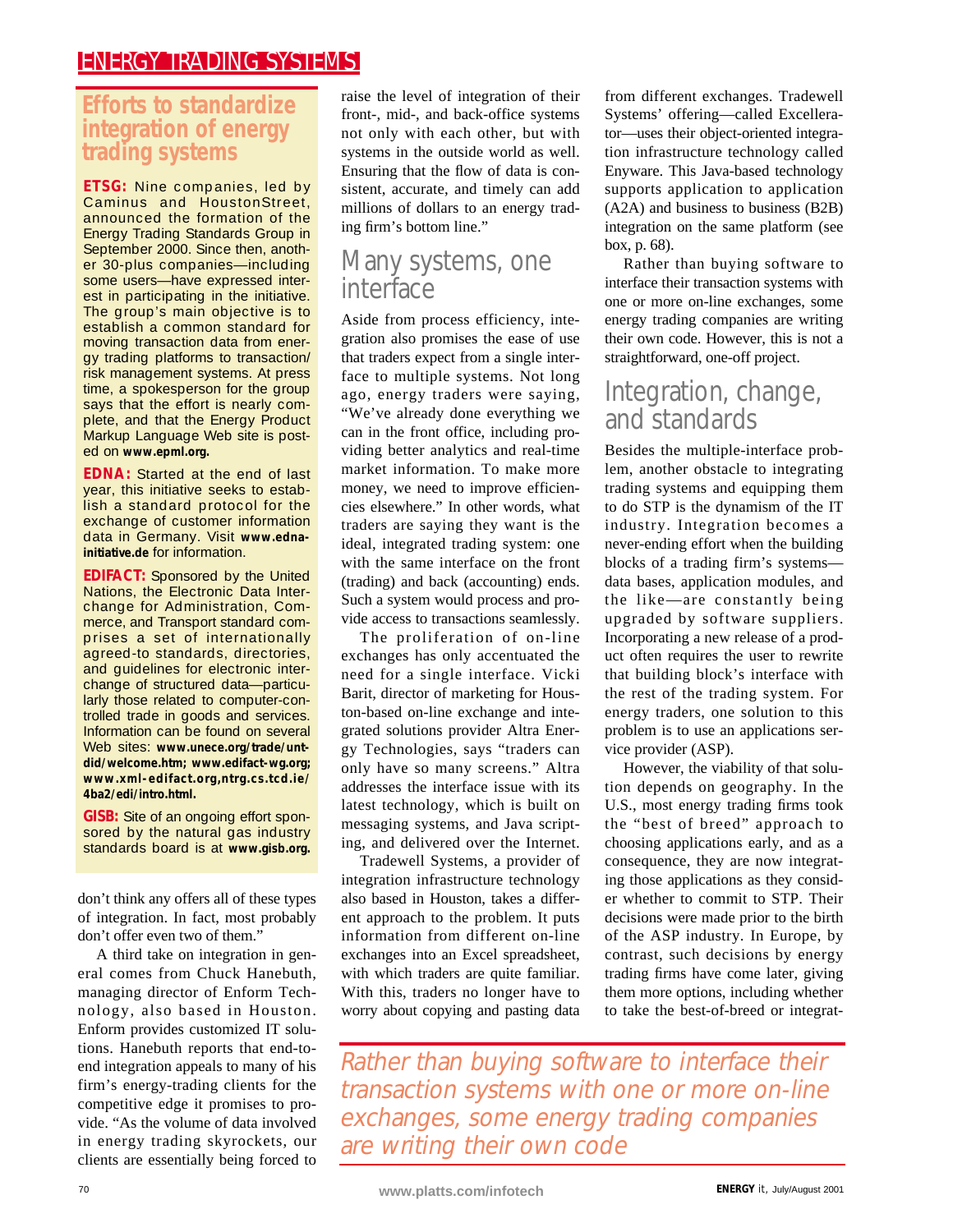'First there was TCP/IP, now there's XML, and soon there will be standards for energy trading as the industry migrates toward Internet-based trading platforms'

ed-suite approach to applications, and whether to use an ASP.

Matt Frye, chief marketing officer for integrated trading software provider TradeCapture, Stamford, Conn., foresees the use of ASP modules for all energy trading functions including STP—becoming not just commonplace, but essential. But that will require standards. Frye sees parallels between the development of standards for energy trading and the development of standards for the Internet. "First there was TCP/IP, now there's XML, and soon there will

be standards for energy trading as the industry migrates toward Internetbased trading platforms." In this vein, several industry-led efforts to develop standards related to energy trading systems integration are under way (see box, p. 70).

### To integrate or interface?

In the broader world of enterprise computing, IT strategists at companies in information-intensive industries—including the energy industry—have begun to question whether tightly integrating information systems is really such a good thing. Advocates of looser integration say that if systems are too closely coupled, their flexibility will be compromised, and changing anything in one system will necessitate changes in all the systems with which it communicates.

Interfacing systems—for example, through the use of application programming interfaces (APIs)—rather than integrating them, is one example of the "looser" approach. The word integration implies a more "holistic" approach.

Asked to explain the difference between integration and interfacing, Jim Baker, managing director of Houston-based energy risk management systems provider OpenLink Energy, summed it up in just four words. "Interfacing is much simpler,"

#### **Interfacing and integration levels and methodologies**

If a new system needs to be interfaced or integrated with existing systems, the compatibility between new and old systems will determine the complexity of the process. The connection can be made to support many different levels of communications, ranging from simple transactions passing between applications (interfacing) to complete data sharing among the applications (integration). The following details three of the levels:

**Transaction passing.** Transactional data from one system ("deals," work orders, etc.) are passed either in one or both directions to/from another system. If this is the only level of integration between systems, much work must be done to keep all referential data in sync between the two systems. When two systems need to share transaction data, it is often best to determine which system will be the "master" and which will be the "slave." The master system will allow transactions to be entered and updated, while the slave simply responds to the new or updated transactions. This master/slave configuration is simpler than bidirectional interfaces, which often require complex rules in both systems to determine how to accommodate edits from either system.

**Reference synchronization.** Dif-

ferent systems must be in "sync" to share common referential data. One way to achieve this is by requiring that a single system be the master for referential data. All reference additions and updates are then transmitted to the other systems through an interface. Another way is to use bidirectional interfaces to allow references to be added or updated to any of the related systems.

**Data sharing.** One or all systems have been modified to use the same data tables, thereby eliminating the need for interfaces among systems. This is often the most difficult form of integration since the disparate systems rarely "see" the data the same way. Extensive modifications of one or all systems may be required to alter the internal table structure to match the final common structure of the data. The benefit of this approach, however, is that complex interfaces are eliminated and the "feel" of seamless integration may be accomplished.

It is rare that the purchaser of systems from two different vendors will achieve or even attempt the datasharing level of integration since this requires access to the vendors' source code and possibly nullification of the vendors' support and maintenance agreements. More often, clients will choose to pass transactions between systems. Sometimes they will even attempt to perform reference synchronization.

#### **Interfacing methodologies**

**External adapters.** One way to pass data between systems is to have an external program that senses when data are changed in an application, extracts the information required in the second system, and passes the information to the system. This can be done with a product like TIB Rendezvous—if the source system publishes the information to TIB and the other systems subscribe to the information stream. Another "integration technology" system is Vitria.

**Triggers.** Another method is to add "triggers" to the master data base that sense when data are added or updated and then pass the information to another data base, to an external adapter, or directly to the related systems.

**Flat files.** Often, vendors and clients build flat-file interfaces between systems. These are usually batch-oriented (as opposed to realtime) methods where transactional or referential data for a given time period are exported from one system through a manual or timed process and then imported by the other applications that need access to the data. *Source: OpenLink Energy*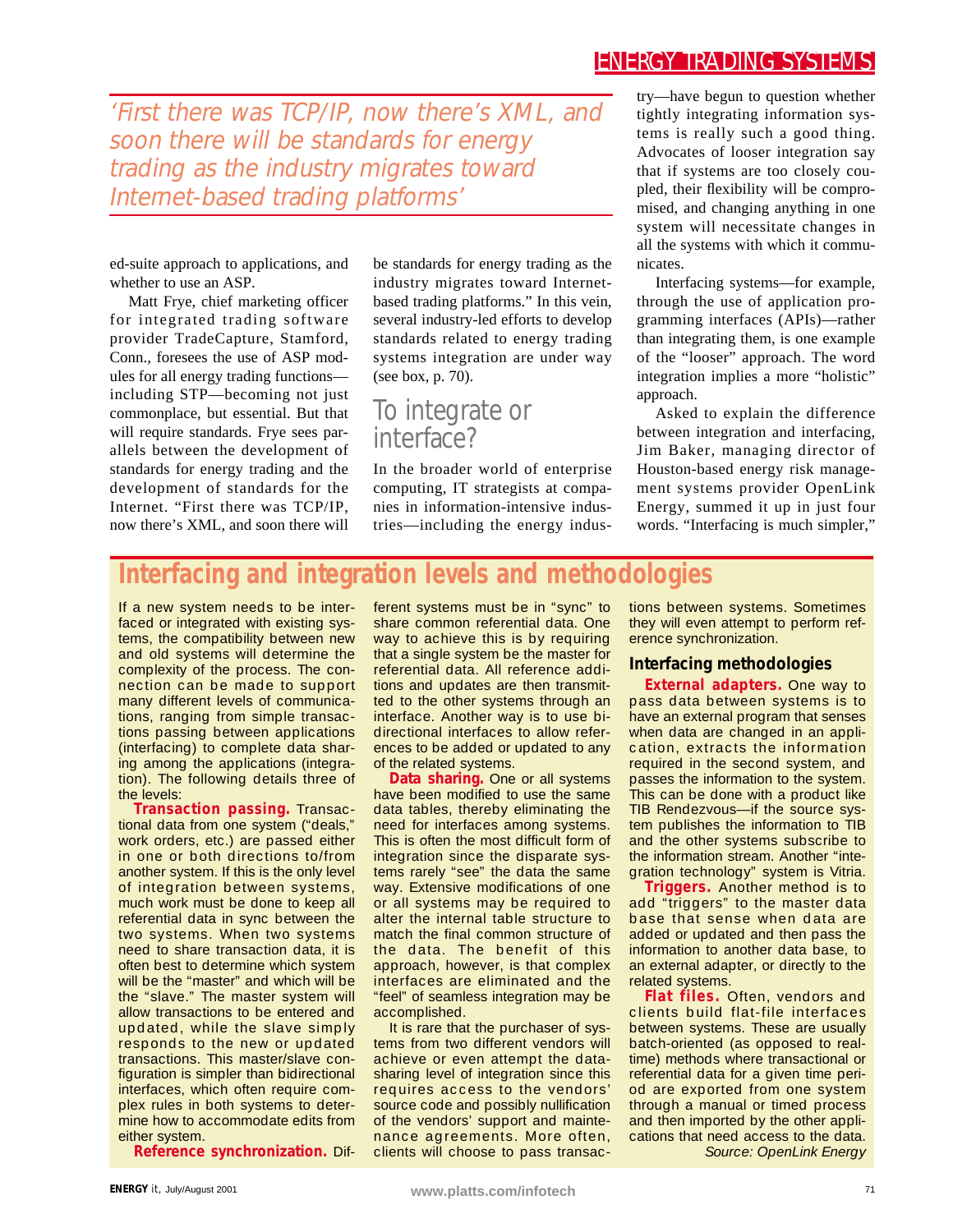he said. Elaborating, he added that "Interfacing allows data to be transmitted between two systems that do not normally share the same database tables. Integration requires modifying systems to work together in seamless fashion" (see box, p. 71).

William Rabson, executive vice president of best-of-breed power trading and scheduling software provider PowerTrade, also based in Houston, compared interfacing to cobbling software together. Giving an example, he explained that Lotus Smart Suite doesn't work as well as competitive products designed to run on an integrated system on a single platform, such as Microsoft Office Suite. In addition, Rabson reports that his customers are concerned about whether the end-to-end systems they are considering were originally designed as an integrated system. Many of these so-called "integrated" systems are merely an interfaced collage of separate systems that have a hard time communicating with each other.

A third perspective on the interfacing/integration issue comes from Enform Technology's Chuck Hanebuth. He says that he's noticed a strong trend among energy traders away from traditional "interface" programs, and toward more middleware-centric architectures. Such architectures provide a variety of benefits that traditional approaches cannot deliver, including queue technology, guaranteed delivery, rule-based data transformation, and store and forward capabilities. The use of middleware also provides a consistent and consolidated pooling point for organizational data, allowing the writing of "contracts" between publishers and subscribers of data.

Middleware refers to the component layer that sits between the client and the server. It covers all distributed software needed to support interac-

## **Ten steps to integration**

- **1. Identify the business requirements** necessary to perform the integration. Some 80% the work should be done here, rather than on the actual integration. Without solid business requirements, the integration effort is usually partially successful or not at all, otherwise it will never really achieve full end-user buy in. This step is usually given the lowest priority, as the groups tend to concentrate more on the actual integration technology, which is a mistake. Without defining business requirements, integration does not solve any problems.
- **2. Formulate business requirements** not only by business and data analysts, but the actual business end-users themselves, who will ultimately be the ones to certify if the integration solution actually works or not. This is an ideal time for all technology R&D to begin.
- **3. Once completed,** do not allow the business requirements to become moving targets. If the requirements are constantly changing, integration development should wait until the requirements are stable and not changing too much. At this time, technical proofs of concept should be in development. Technology R&D needs to be complete at this step.
- **4. Put in place infrastructure** for a development environment that includes development and test data bases and servers.
- **5. At this time,** technology is ready to proceed with the information gathered from the proofs of concept.
- **6. Testers to evaluate** the first revisions of the integration efforts and provide feedback to the developers and application architect.
- **7. End-users to evaluate** the revisions of the integration after the testers and developers have substantially worked together to ensure that the integration works. End-users have an opportunity to provide feedback to the testers and developers.
- **8. Conduct more testing.** Increase user involvement.
- **9. Install and configure** software monitoring for the hardware infrastructure and the software and business transactions. The monitoring package will page infrastructure and application owners as needed.

**10. Release product** to staging and subsequently to production.

Source: Complete Solutions

tions between clients and servers, serving to "glue" them together. In multitiered environments, middleware encompasses pipes (RPC, MOM, ORB) and platforms (TCP/IP, NET-BIOS, TIBCO). According to International Data Corp., the worldwide market for middleware in 1999 was \$2.7 billion.

For energy trading firms that decide to integrate rather than interface their systems, the question then becomes: How to go about it? Complete Solutions, a Houston-based company that specializes in integration projects, advocates a 10-step approach (see box, above). The firm's Managing Director Addam Alderete and Director of IT Services Emilio Chemali report that many of their clients pursuing integration are building adaptors for Web-enabling their legacy applications, rather than rewriting their functionality. Although this approach permits them to migrate their systems—as opposed to taking the "big bang" approach the hard part is the planning, which can take anywhere from 12 to 18 months.

# The consensus on STP: Not yet, but soon

That STP is not a reality at energy trading firms can be deduced from two facts: Firms are still weighing the

Interfacing allows data to be transmitted between two systems that do not normally share the same database tables